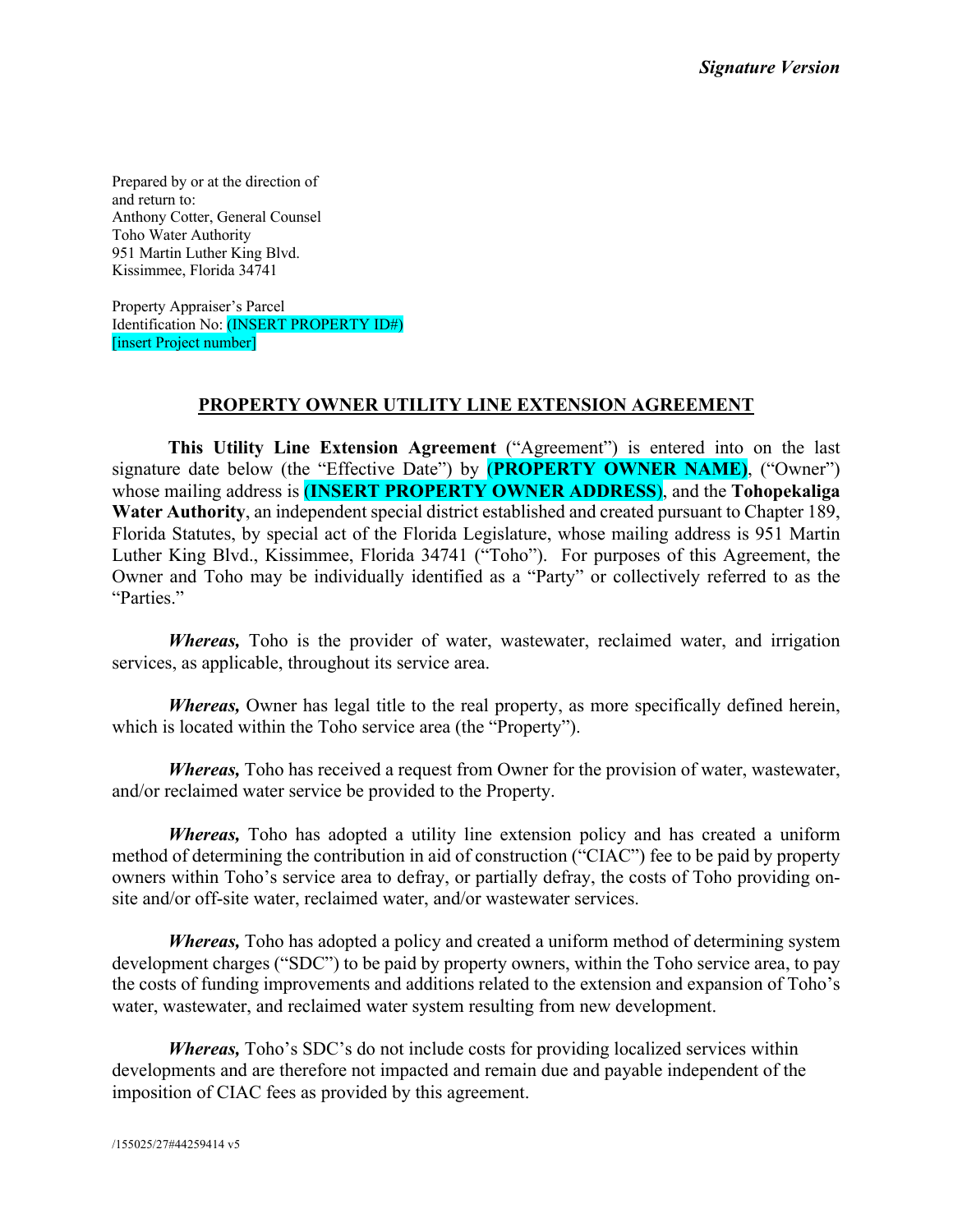*Whereas,* Toho has met with Owner and has determined that when certain criteria are met, and subject to the terms and conditions of this Agreement, Toho will extend water, wastewater, and/or reclaimed water lines to a point of connection at Owner's Property boundary (the "Project").

*Now, therefore,* in consideration of the premises hereof and the mutual covenants, terms and conditions contained in this Agreement, and for other good and valuable consideration, the receipt of which is hereby acknowledged, the Parties agree as follows:

- 1. **Recitals Incorporated.** All of the recitals above are true and correct, and are incorporated in this Agreement as if fully set forth below.
- 2. **Description of the Project**. An outline of the overall project, including information concerning the services requested by Owner and information concerning Owner's property, is attached hereto as **Exhibit A.**
- 3. **Responsibilities of the Owner**. Owner will:
	- a. Pay the fees set forth in **Exhibit B.**
	- b. Establish a service account with Toho within ten days following completion of the Project and receipt of clearance for service from Toho.
	- c. Require each holder of a mortgage on the Property to complete a joinder and consent to this Agreement.
- 4. **Responsibilities of Toho**. Toho will:
	- a. Perform or cause to be performed all work necessary to construct the Project, including, but not limited to, design, specifications, permitting, construction, and securing easements if necessary pursuant to Section 8 below.
	- b. Record this Agreement in the public records of  $\begin{bmatrix} 1 & 1 \end{bmatrix}$  County.
	- c. Record a Notice of Completion and Termination of Agreement in the public records of  $\begin{bmatrix} 1 & 1 \end{bmatrix}$  County upon (i) completion of the Project, and (ii) payment in full by Owner of the fees in **Exhibit B.**

## 5. **Payment**.

- a. **New construction.** Owner will pay the Project fee total, as set forth in **Exhibit B** within 90 days after receiving notification from Toho that water, wastewater, and/or reclaimed water service is available to be provided by Toho to the Property.
- b. **Owners of Property utilizing a potable well and/or septic tank.**
	- (i) Owner may pay the Project fee total, as set forth in Section 6, in monthly installments over a period of twenty years along with interest set at the five (5) year moving average of the thirty (30) year municipal bond index rate or such other rate as determined and approved by the Toho Board of Supervisors. The monthly charge will be included on Owner's monthly water bill.
	- (ii) Owner may elect to pay the entire cost of the Project, with interest accrued, in full, at any time.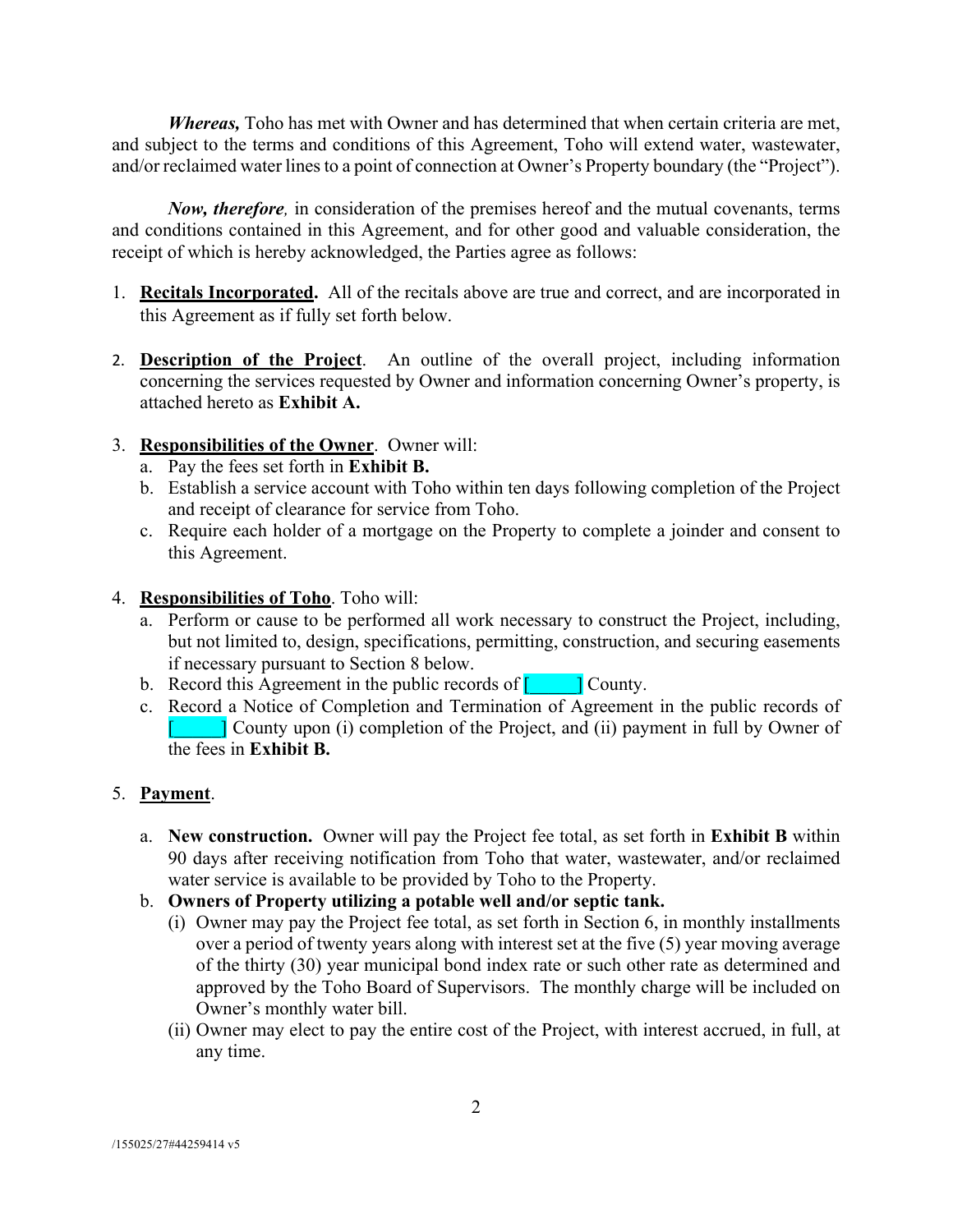(iii)Unpaid Project costs will become a lien on the Property on parity with taxes and municipal assessments until paid.

- c. Upon sale, conveyance or transfer of the Property any Project costs unpaid, with interest accrued, at the time of closing, sale, conveyance or transfer shall be paid to Toho prior to or at the closing of the sale, transfer, or conveyance of the Property.
- 6. **Easements**. If the extension of some or all of the utility lines for the Project requires Toho to obtain easements from third-parties, Toho will use reasonable effort to obtain necessary easements. However, nothing in this Agreement requires Toho to purchase the easements or use condemnation powers to acquire the easements. Notwithstanding the term of the Agreement set forth in Section 9 below, this Agreement will terminate if such required easements are not obtained within one year of the Effective Date.
- 7. **Condition Precedent; Term and Termination**. This Agreement is expressly conditioned upon Toho determining, in its sole discretion, that the Project meets Toho's policies, standards and financial feasibility requirements and criteria set forth in **Exhibit A**, a copy of which is attached and incorporated by reference. If such determination is not made by Toho on or before 60 days after the Effective Date of this Agreement, this Agreement shall automatically terminate. If Toho determines that the Project meets such requirements, this Agreement shall continue in full force and effect until (i) the Project is completed, and (ii) Owner has paid in full, whichever comes later.
- 8. **Contact Information**. The Parties contact information for purposes of this Agreement is as follows:

| <b>Property Owner:</b>                 | Toho:                              |
|----------------------------------------|------------------------------------|
| <b>(insert Property Owner name and</b> | Amy Campbell, CIAC Project Manager |
| address)                               | 951 Martin Luther King Blvd.       |
| Telephone: (insert phone number)       | Kissimmee, FL 34741-4929           |
| E-mail: ( <i>insert email</i> )        | ciacbuilder@tohowater.com          |
|                                        | 407-483-3854                       |
|                                        |                                    |

- 9. **Covenants Running with the Land**. This Agreement shall be binding upon, and shall inure to the benefit and burdens of, the successors and assigns of the Parties and shall be a covenant running with the Property.
- 10. **Applicable Law and Jury Waiver**. This Agreement shall be construed and interpreted according to the laws of the State of Florida. Venue for a proceeding in connection with this Agreement shall be the Ninth Judicial Circuit of Florida, in Osceola County, Florida. Each Party hereto hereby irrevocably waives, to the fullest extent permitted by applicable law, any right it may have to a trial by jury in any legal proceeding directly or indirectly arising out of or relating to this Agreement.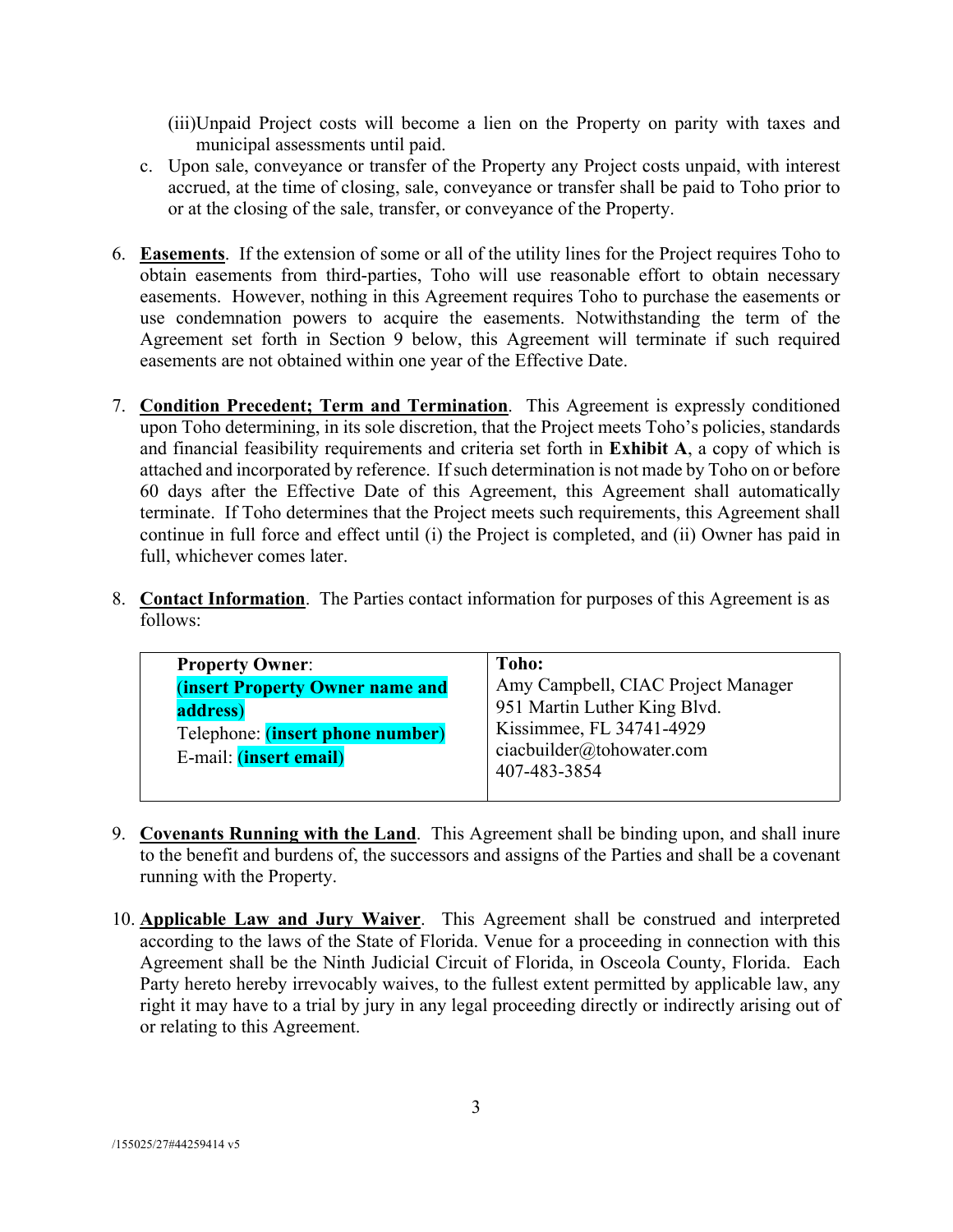- 11. **Amendments/Modifications**. This Agreement may not be altered, modified, amended or changed in any manner, except pursuant to a written amendment executed and delivered by the Parties. Additionally, any such modification, amendment or change shall be effective on the date of execution and delivery, or such later date as the Parties may agree therein.
- 12. **Severability**. If any provision of this Agreement is found by a court of competent jurisdiction to be invalid or unenforceable to any extent, the remainder of this Agreement shall not be affected thereby and shall remain enforceable to the greatest extent permitted by law.
- 13. **Representations.** Each Party represents that they have had the opportunity to consult with an attorney, and have carefully read and understand the scope and effect of the provisions of this Agreement. Neither Party has relied on any representations or statements made by the other Party hereto which are not specifically set forth in this Agreement.
- 14. **Entire Agreement**. This Agreement, and any documents incorporated herein, set forth and constitutes the entire agreement and understanding of the Parties with respect to the subject matter hereof. This Agreement supersedes any and all prior agreements, negotiations, correspondence, undertakings, promises, covenants, arrangements, communications, representations, and warranties, whether oral or written, of any Party to this Agreement.

# **[Signatures on Following Pages]**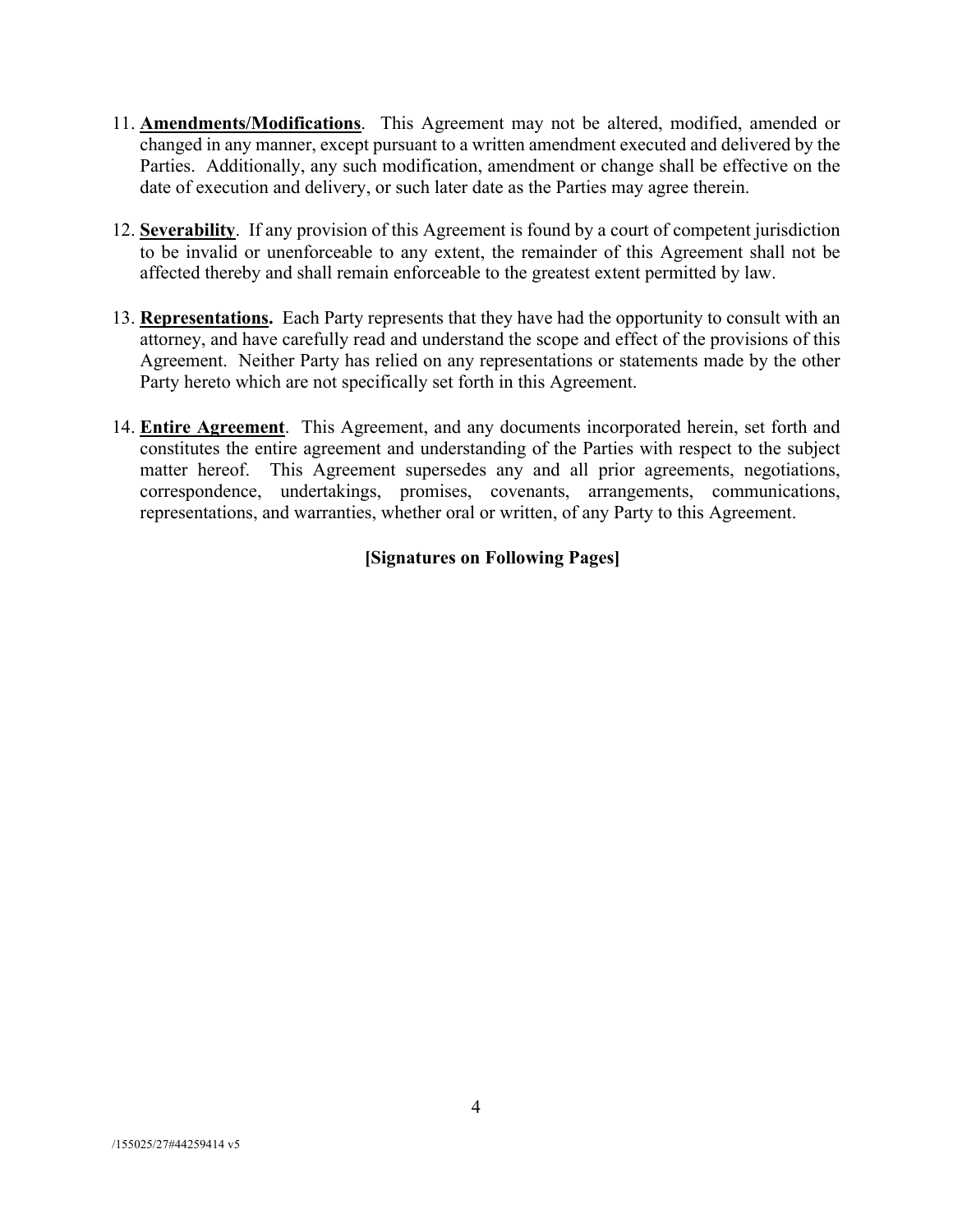**IN WITNESS WHEREOF,** the Parties have executed this Agreement on the dates set forth below.

#### **Tohopekaliga Water Authority**

 $\mathbf{By:}$ 

Todd Swingle, PE, Executive Director

Date: \_\_\_\_\_\_\_\_\_\_\_\_\_\_\_\_\_\_\_\_\_\_\_\_\_\_\_

**Attest**: \_\_\_\_\_\_\_\_\_\_\_\_\_\_\_\_\_\_\_\_\_\_\_\_\_\_\_\_\_

Anthony J. Cotter, General Counsel

**Witnesses Property Owner**

| Witness $#1$ :       |  |
|----------------------|--|
| <b>Printed Name:</b> |  |

 $\rm\,By:$ (**INSERT PROPERTY OWNER NAME**)

Printed Name:

Witness  $\#2$ :  $\qquad \qquad$  Date:

STATE OF FLORIDA COUNTY OF OSCEOLA

THE FOREGOING INSTRUMENT was acknowledged before me by means of  $\Box$  physical presence or  $\Box$  online notarization, this  $\Box$  day of  $\Box$ , 202, by (INSERT **PROPERTY OWNER NAME**), who  $\Box$  is personally known to me, or  $\Box$  produced example as identification.

Notary Public Signature [AFFIX NOTARY SEAL] Print Notary Name: My commission expires: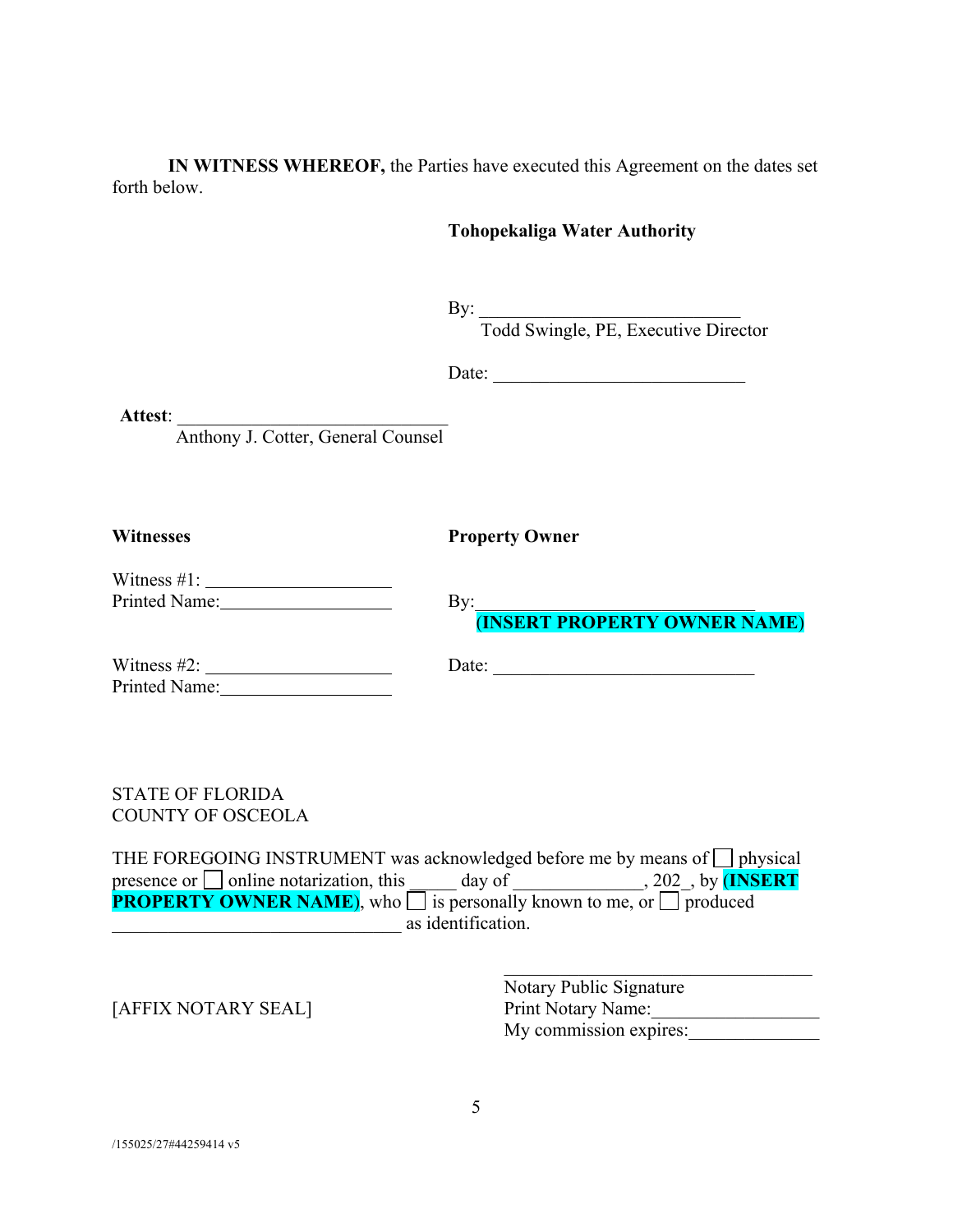| <b>Witnesses</b>   | <b>Property Owner</b>                                 |
|--------------------|-------------------------------------------------------|
| Printed Name: 1988 | $\mathbf{By:}$<br><b>(INSERT PROPERTY OWNER NAME)</b> |
|                    | Date:                                                 |

STATE OF FLORIDA COUNTY OF OSCEOLA

THE FOREGOING INSTRUMENT was acknowledged before me by means of  $\Box$  physical presence or  $\Box$  online notarization, this day of \_\_\_\_\_\_\_\_\_\_\_\_, 202<sub>\_</sub>, by (INSERT **PROPERTY OWNER NAME**), who is personally known to me, or  $\Box$  produced \_\_\_\_\_\_\_\_\_\_\_\_\_\_\_\_\_\_\_\_\_\_\_\_\_\_\_\_\_\_\_ as identification.

Notary Public Signature [AFFIX NOTARY SEAL] Print Notary Name:\_\_\_\_\_\_\_\_\_\_\_\_\_\_\_\_\_\_ My commission expires: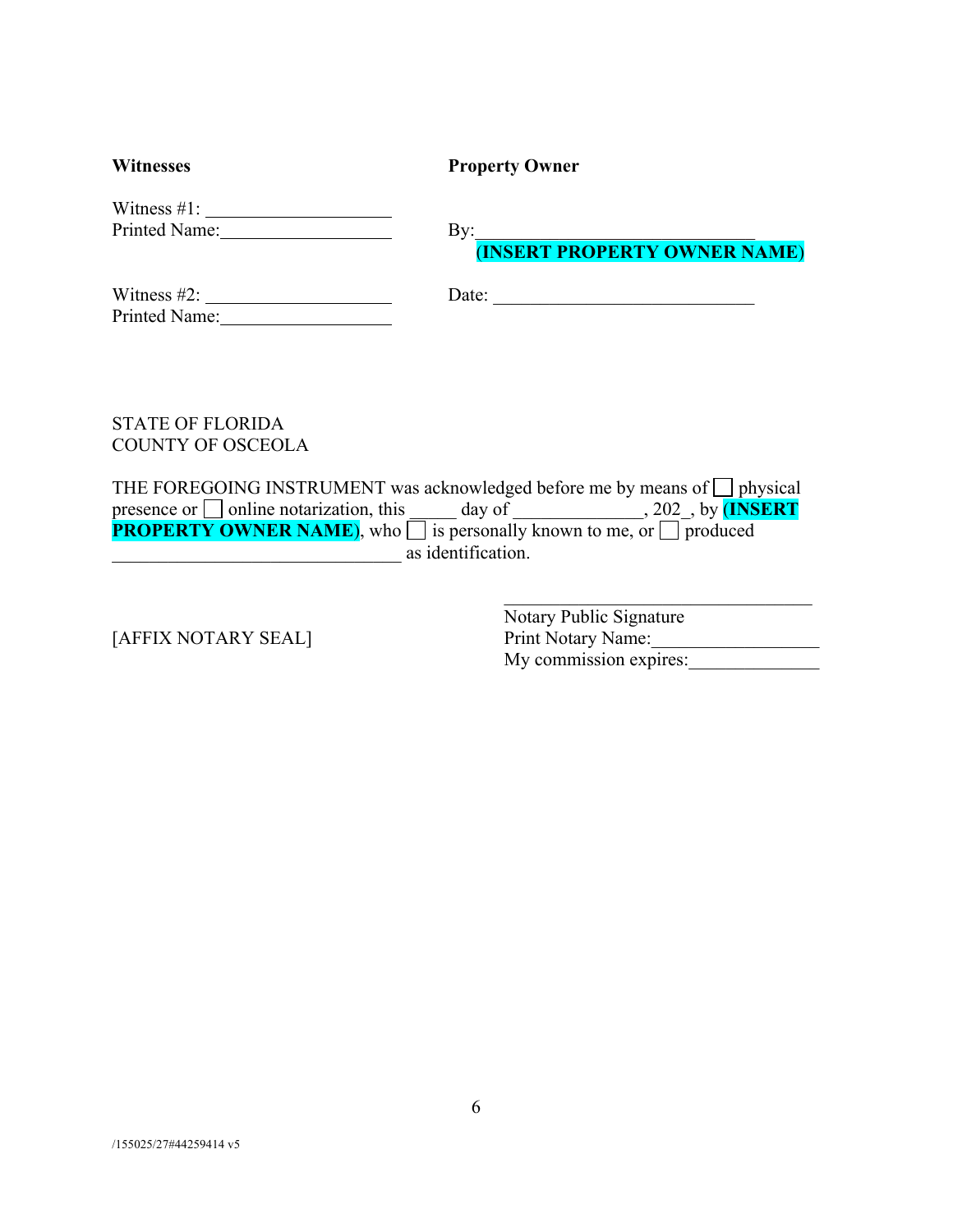## **Exhibit A The Project**

Owner is the fee simple owner of the following parcel of real property located at (**INSERT PROPERTY ADDRESS**), in (**INSERT COUNTY**) County (the "Property"), more particularly described as:

# (**INSERT LEGAL DESCRIPTION OF THE PROPERTY**).

The Project consists of the following:

| <b>YES</b> | NO. | <b>PROJECT DETAILS</b>                                                       |
|------------|-----|------------------------------------------------------------------------------|
|            |     | Water service requested                                                      |
|            |     | Wastewater service requested                                                 |
|            |     | Reclaimed water requested                                                    |
|            |     | Property has existing potable well and/or septic system                      |
|            |     | Interim installation of a small diameter force main and on-site pump station |
|            |     | Interim installation of an on-site pump station                              |
|            |     | Lot frontage greater than 100 feet                                           |

**Add special project conditions.**